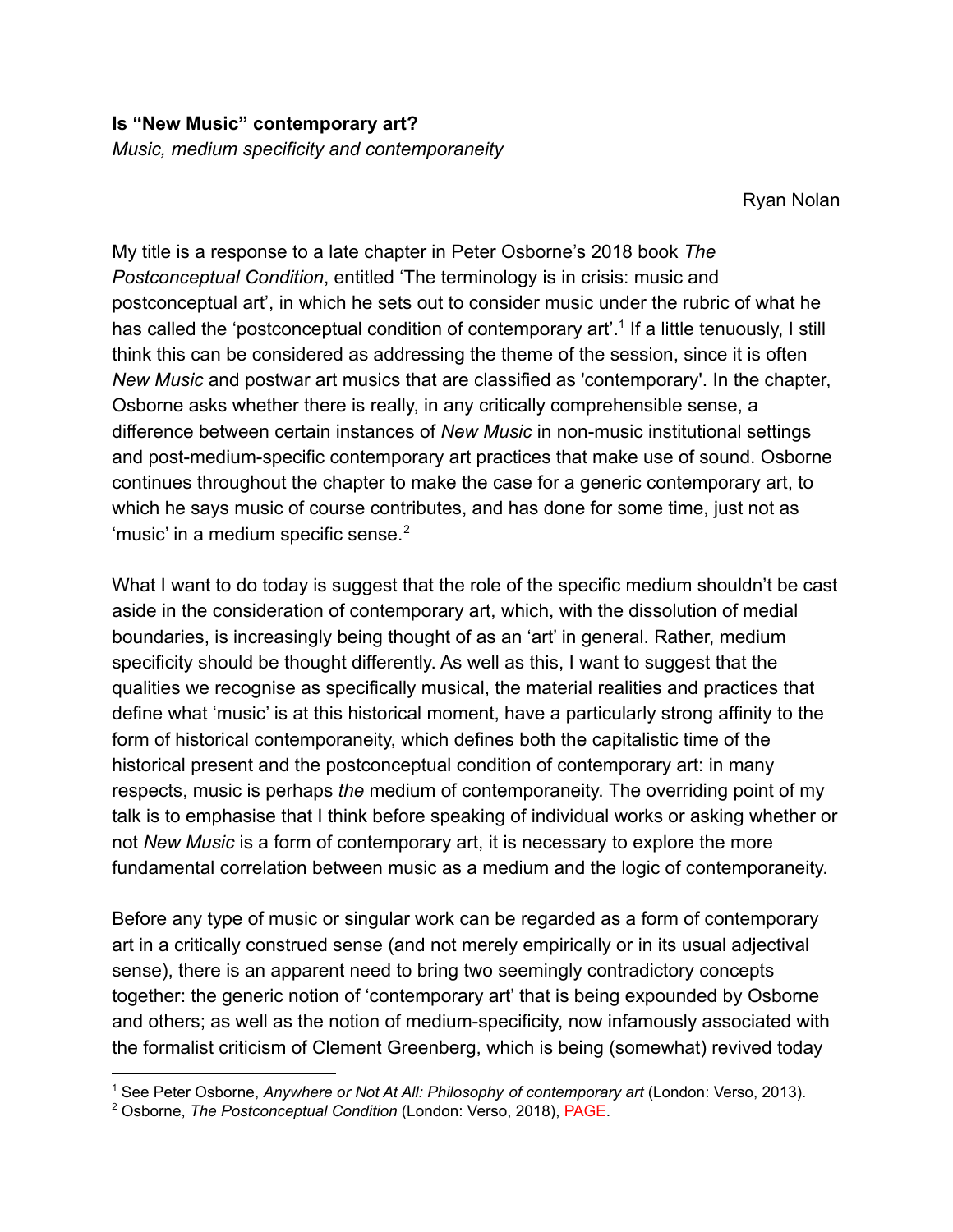in the formalism of Graham Harman's 'speculative realist aesthetics'.<sup>3</sup> The way I think these two contradictory concepts can be brought together in the construction of a new (new version of an old) concept—a conception of contemporary art that is both critical and medium specific—is by trying to conceptualise a Marxist materialist notion of medium specificity (at least begin to in the scope of this short talk) that takes seriously the material conditions of artistic production, reproduction, circulation, and so on, that is specific to each medium. I will attempt to set out a sketch of what this materialist theory of medium specificity could look like, through a rereading of Raymond Williams' work in *Marxism and Literature* (1977). In particular, I will draw upon his use of the concepts of *medium* and *mediation*. But to begin, I will introduce some reasons why I take music to be a particularly important medium with regards to 'the contemporary' (above film, photography, etc), by mentioning a few ways in which music, as a form of cultural production, contributes to the production and experience of contemporaneity.

## **1. Music:** *the* **medium of contemporaneity?**

It is hard to argue with the idea that the radical effects of economic and technological change of the previous century have been particularly felt in music (matched of course by film and image production). This is especially true, I think, when considering the dual material social relationship between music and what has come to be the historical form of contemporaneity. As a form of historical time, contemporaneity is defined by a global temporal heterogeneity, in which otherwise disparate times (both human and non-human) are brought together through mechanisms of globalised geopolitics and planetary-scale computation, for example.<sup>4</sup> Osborne describes this as 'a *disjunctive unity of present times*' (2013, p.17) that are all subjects of, and subjected to, a now global capitalist present.

Take for example what the cultural theorist Michael Denning has called the 'audiopolitical revolution' of the 1920s,<sup>5</sup> with the introduction of electronic recording. This allowed for the reproduction and spatial distribution of otherwise geographically localised histories and music practices. Vernacular music from around the world began circulating through the global network of colonial ports, in turn producing a sort of

 $3$  Though Harman would dispute this point, since he takes Greenberg to a more radical level. For an example, see his essays "Greenberg, Duchamp, and the Next Avant-Garde"; "The Revenge of the Surface: Heidegger, McLuhan, Greenberg"; and "Materialism is Not the Solution: On Matter, Form, and Mimesis".

<sup>4</sup> Benjamin Bratton's term, *The Stack*

<sup>5</sup> Denning, *Noise Uprising: The Audiopolitics of World Musical Revolution* (London: Veros, 2015).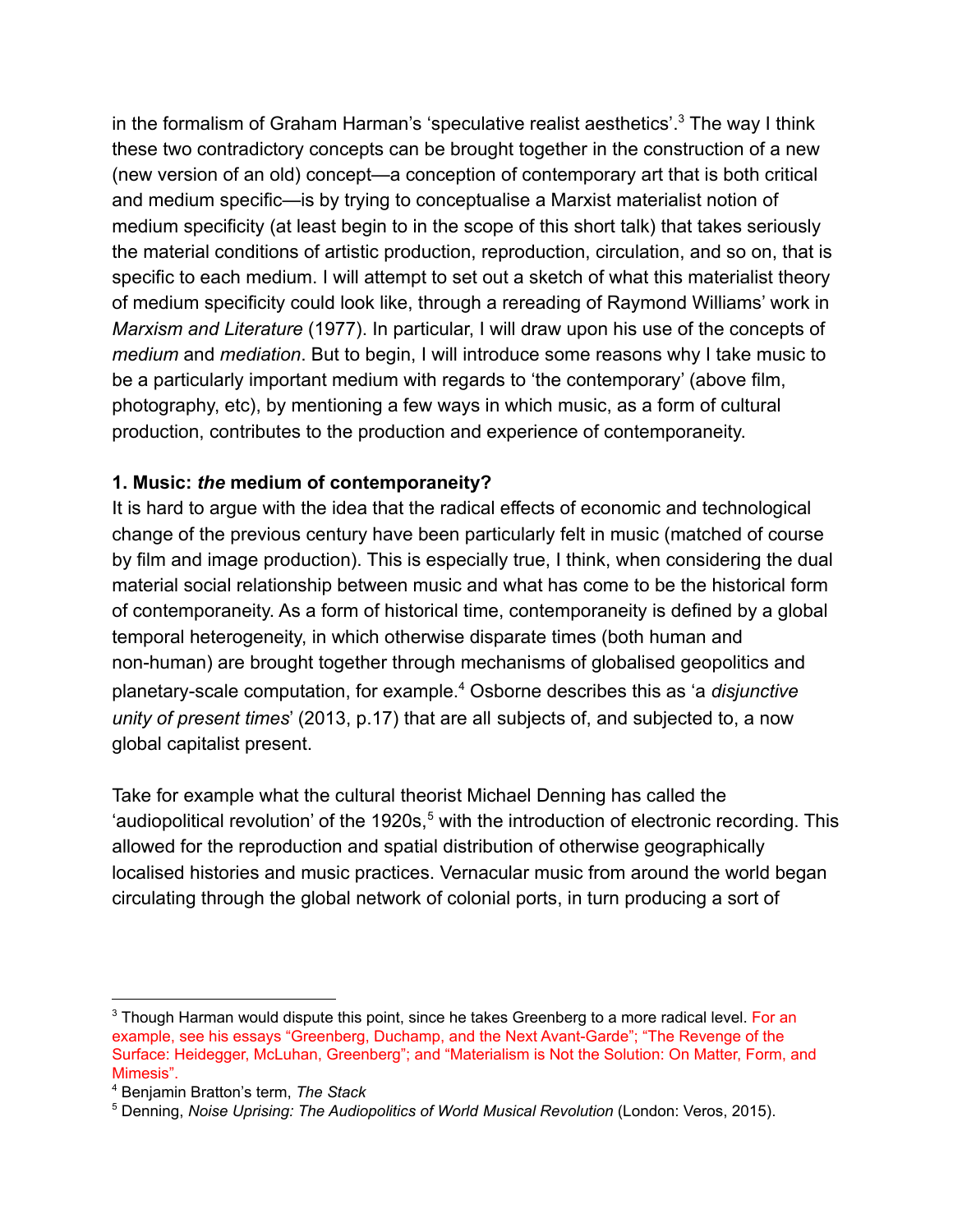cultural contemporaneity which would later be realised historically (demise of actually existing socialism) with the spatial expansion of the temporality of western modernity. $6$ 

Of course, subsequent to the electrification of music recording came digitalisation, which intensified the effects of Denning's audiopolitical revolution by enabling music to be stored and archived thousands of songs at a time and reproduced with ease, anywhere. Alone, these two changes to the mode of musical production drastically altered the way music history is perceived, disrupting the linearity of traditional music historiography by bringing the past in conjunction with the present, as well as bringing different subjectivities of the present in conjunction with itself. Music production is subjected to the conditions of contemporaneity, and in turn produces its own forms of subjectivity, its own experiences of the time of the present.<sup>7</sup>

There is also the very specific problem of Popular music, which today operates in many ways as a background to everyday life (whether you jump in a cab in Istanbul, Wigan, or Ouro Preto, a Michael Jackson song probably isn't far away<sup>8</sup>), but I won't go into detail about that here. It is also true that music played no small part in establishing an important movement that would later provide the foundation for a critical conception of contemporary art, Fluxus, which first came into being at Wiesbaden, in 1962, as *Nueste Musik*. 9

The point is, if these are problems and conditions specific to music and its dual relationship to both historical contemporaneity and contemporary art, the problem of medium specificity becomes a legitimate line of inquiry for contemporary art discourse today.

## **2. Medium-specific and generic art; a disjunctive conjunction of competing theories**

The problem with the concept of medium specificity in the way it's normally received—as a tool from the belt of the modernist formalist critic—is that it appears to offer a fixed, universal answer to the question "What is a medium?" In this respect, the (artistic) medium has undergone a process of reification, in the Lukácsian sense, in that

<sup>6</sup> See Osborne, 'The Postconceptual Condition, Or, The Cultural Logic of High Capitalism Today' *Radical Philosophy*

<sup>&</sup>lt;sup>7</sup> We are always experiencing a disjunctive unity of times, or a certain short circuiting with the past, since the modernist capitalist pursuit of the new always brings old technologies into dialogue with new ones. High fidelity, low latency digital audio recording to capture the London Philharmonic orchestra; downloadable pdf files of Bach scores; from live performance as dissemination to live performance as marketing campaign... and so on.

<sup>8</sup> As Hans Ulrich Gumbrecht suggests in *Our Broad Present: Time and Contemporary Culture*.

<sup>&</sup>lt;sup>9</sup> Florian Cramer, 'Crapularity Aesthetics' p. 6.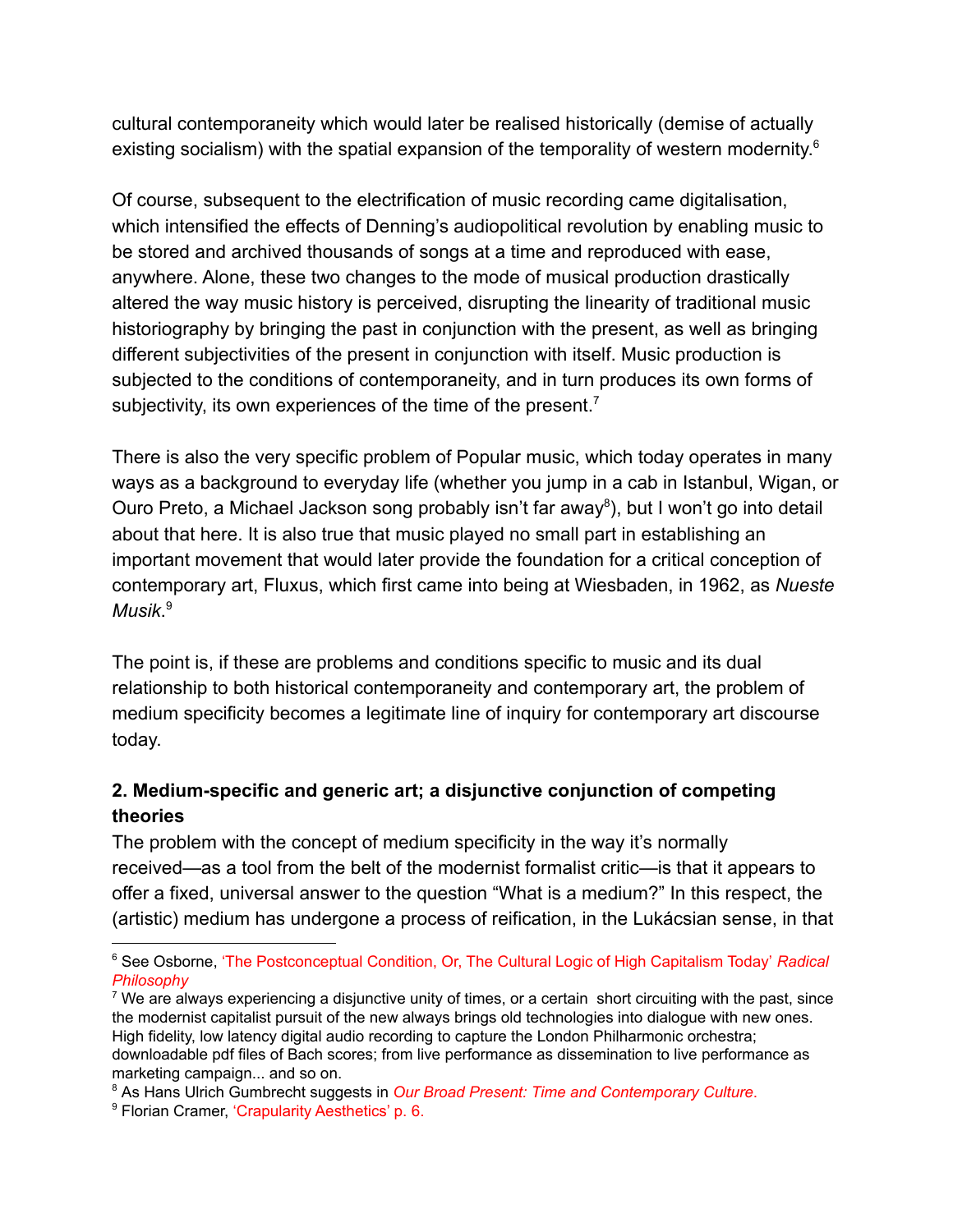the medium itself is treated as a natural object with a set of established and observable properties.<sup>10</sup> This is, in no small part, a result of the legacy of Greenbergian modernism. Under the conditions of Greenberg's medium specific modernist formalism, the physical limitations of the medium is as deep as the artwork gets—political and historical forces are illusory and do not enter the work. The authentically modern painter, in Greenberg's now famous example, aims to serve the medium by alluding to the flatness of the canvas.<sup>11</sup> To strive for mimetic representation is to take the medium for granted in favour of content, which should be a secondary concern.<sup>12</sup> Greenberg's appeal to Kantian aesthetics is well documented,<sup> $13$ </sup> but for those who may be unfamiliar, it suffices to say that his theory of modernist art is rooted in the ability to assign an aesthetic judgement of taste to an artwork, and an artwork's status as 'art' depends on this judgement of taste. Adopting the form of the self-reflexive Kantian critique, aesthetic taste, and hence *value*, for Greenberg, rests **[SLIDE]**

in the use of characteristic methods of a discipline to criticize the discipline itself, not in order to subvert it but in order to entrench it more firmly in the area of its competence. Kant used logic to establish the limits of logic, and while he withdrew much from its old jurisdiction, logic was left all the more secure in what there remained to it.  $14$ 

Essentially, aesthetic value for Greenberg is directly linked to the concept of medium specificity; the extent to which an artwork references its own medium.

Much work has been carried out to free art (theory and criticism) from the perceived constraints of Greenbergian modernism.<sup>15</sup> The critic and historian Rosalind Krauss attempted to undermine the Greenbergian problem by emphasising the 'technical support' of artistic practices as the basis for the medium. This was a practice of continually creating new mediums, as opposed to the self confirmatory approach of Greenbergian medium specificity whose main goal was to eventually abandon all non medium-specific aspects of a work. In her 2011 book *Under Blue Cup*, for example,

<sup>10</sup> See *History and Class Consciousness*, 1923

<sup>&</sup>lt;sup>11</sup> Hence his fondness for cubism.

<sup>&</sup>lt;sup>12</sup> See Greenberg's essay, "Modernist Painting". There is a sense of McLuhan's mantra from *Understanding Media*, 'the medium is the message'.

<sup>13</sup> See for example Steven Melville's 'Kant After Greenberg' *The Journal of Aesthetics and Art Criticism* 56:1, Winter 1998, pp. 67-74; Diarmuid Costello's 'Retrieving Kant's Aesthetics for Art Theory After Greenberg', in Halsall, Francis and Jansen, Julia (Julia Alejandra), 1973- and O'Connor, Tony, 1943-, (eds.) *Rediscovering aesthetics : transdisciplinary voices from art history, philosophy, and art practice* (Stanford:Stanford University Press, 2009), pp. 117-132.

<sup>&</sup>lt;sup>14</sup> "Modernist Painting", p. 85.

<sup>&</sup>lt;sup>15</sup> Constraints being the historical stasis it produces: How does it account for pre-modern art? How does change occur in any meaningful way?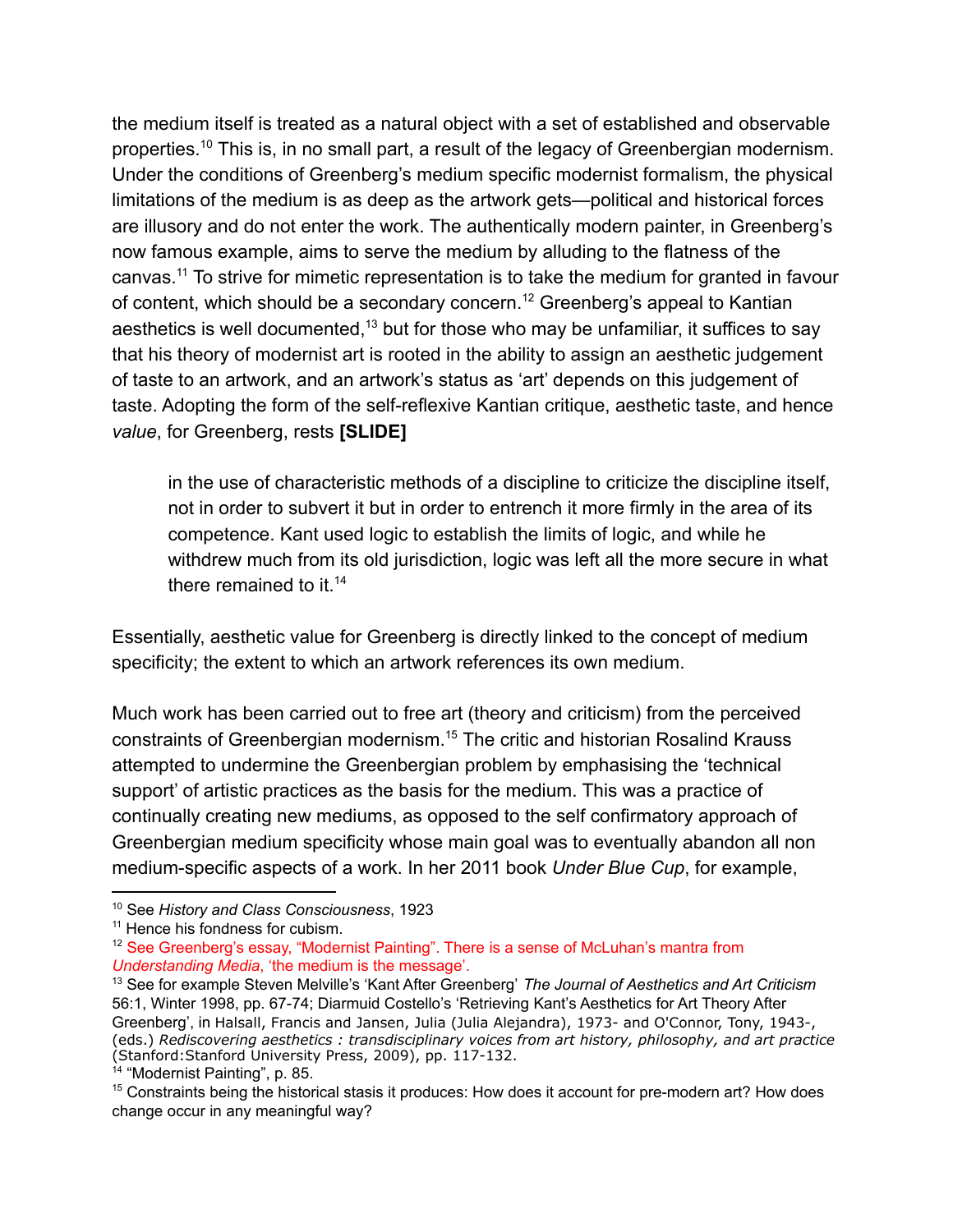Krauss presents the example of Ed Ruscha **[SLIDE]**, whose use of the car becomes the technical support for his work, offering not only an artistic commentary on what it means to drive, but exposing a new way of seeing: through the lens of the windscreen perhaps.  $16$  The problematic point of Krauss's critique of Greenberg, which I can't go into detail here, is that they operate as the opposite side of the same coin. She is in total opposition, but as other commentators have noted,  $17$  remains very much within the parameters of Greenbergian theory by extending a Structuralist infused medium specificity via the creation of new mediums by demarcating their formal possibilities (through the use of the Klein group) **[SLIDE]**.

So far, the proposition of a materialist approach to thinking about the artistic medium appears to be old territory, since both Greenberg and Krauss hold the physical materiality of the medium central to their criticism. However, what each of them do in their own way, is bracket out the determinacy of the historical and material conditions of the creation of art in favour of marking the limits of the already reified medium. This is where the discourse on the post-medium condition of art becomes an important point of reference. Osborne's concept of the postconceptual, for example, aims to rectify the lack of history in Greenberg and Krauss's formalism by reinterpreting recent art history from the perspective of contemporaneity. This injects a certain philosophy of history into the concept of contemporary art, which is defined by Osborne as a *transmedial*, *generic* category.<sup>18</sup>

The generic nature of postconceptual art builds upon the notion of art's 'post-medium condition', which started to emerge in the 1970s alongside shifts in artistic production.<sup>19</sup> This has been defined by Krauss, and others, as a discourse that has centred around an ontological (re)questioning of what 'art' is, as opposed to questions of specific medium.<sup>20</sup> Osborne's discussion of Robert Smithson's project, *Spiral Jetty* (1970), is perhaps the clearest example of his engagement with the effects of post-medium discourse as it relates to the concept of postconceptual art, but under the heading 'transmedia' or 'transcategoriality'. Smithson's *Spiral Jetty* not only refers to the well known earthwork, or land sculpture, situated in the Great Salt Lake, Utah, but also refers to an essay and documentary film under the same name. For Osborne, the work should be considered postconceptually by recognizing the three 'components' as a singular yet spatially distributed work, with the essay and film carrying equal ontological

<sup>16</sup> See Rosalind E. Krauss, *Under Blue Cup* (Cambridge, MA: MIT Press, 2011).

<sup>&</sup>lt;sup>17</sup> Diarmuid Costello, "Greenberg's Kant and the Fate of Aesthetics in Contemporary Art Theory"

<sup>18</sup> See Osborne, *Anywhere or Not At All* (London: Verso, 2013).

<sup>19</sup> Rosalind Krauss, *Reinventing the Medium* (Critical Inquiry, Winter 1999, 25/2), pp. 289-305.

<sup>20</sup> Krauss, *Under Blue Cup*, 32.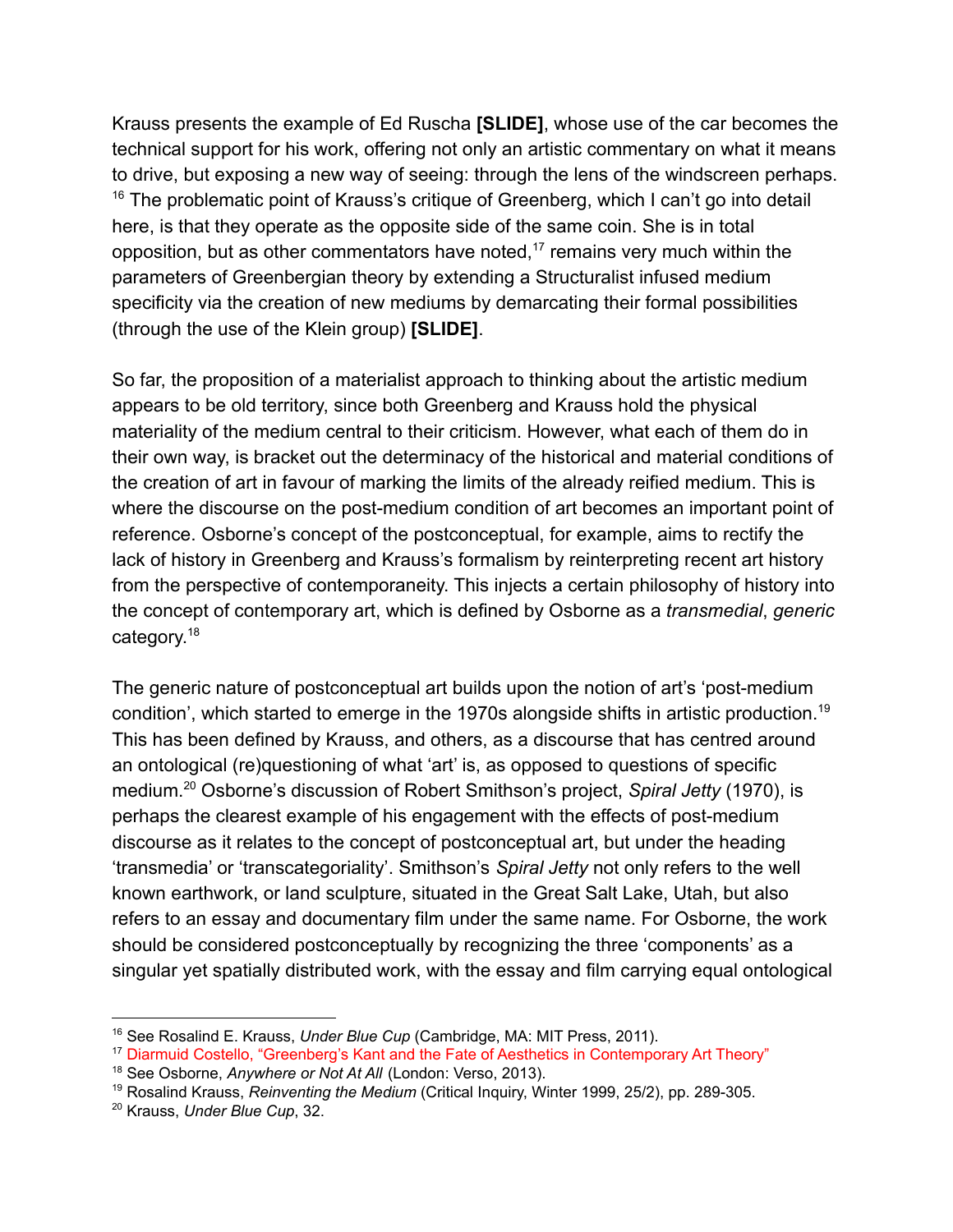significance as the earthwork.<sup>21</sup> The use of transmedial or transcategorial as opposed to the by now more familiar phrase post-medium is Osborne's way of emphasising that, not only does postconceptual art challenge the ontological categorization, plurality and relative autonomy of artistic mediums, it also problematizes the overarching notion of medium as such, in its critically inherited sense from the Renaissance as a system of *the arts*. 22

While I largely agree with Osborne's philosophy of history via his designation of 'the contemporary' as a legitimate form of historical time<sup>23</sup>—indeed, the dominant temporal form of the historical present—I think there has been a shortsightedness in his treatment of music, not least for the theorisation of music itself within its own institutional networks of operation. And, while I don't agree wholly with his theory of transmediality, I accept that art needs to be thought of differently since the conceptualism of the 60s but the problem of medium persists. The question then becomes, how to move from the formalist notion of a fixed, objective specificity and a reified medium to a more dynamic, reflexive concept of medium specificity?

## **3. Marxist materialism and medium-specificity**

In *Marxism and Literature*, Raymond Williams speaks of the difference between the concepts of 'medium', which he refers to as an agency separated from social practices and relations (in other words, a reified object), and mediation, which he describes as a reflexive transformation of material and social processes (p.98). The quasi dialectical relationship between medium and mediation appears throughout Williams's work and is the result of a lengthy analysis of the classical Marxist concepts of *base* and *superstructure*, as they relate to cultural production specifically and the production of art in particular. In a rather oversimplified form, the premise of the argument follows that 'reflection' theories of art—in which the superstructural activity of art is determined by the material base, which is then reflected back on to society, etc., and so on—treats the 'real life' (the base) that art reflects as a collection of objects capable of being reflected. Treating the world as a series of objects with no material social relationality or flux is what Williams described as a 'mechanical materialism' (p. 96), which promotes the idea that 'real life', or the base, is itself knowable in a reified form (i.e. as an object).

<sup>21</sup> Osborne, *Anywhere or Not At All*, 106.

<sup>&</sup>lt;sup>22</sup> Paul Oskar Kristeller, "The Modern System of the Arts: A Study in the History of Aesthetics Part I" *Journal of the History of Ideas* Vol. 12, No. 4 (Oct., 1951), pp. 496-527

<sup>&</sup>lt;sup>23</sup> But not entirely, because Osborne's concept does not presently include non-human temporalities; nor does it deal with the impact of technology on the concept of the global.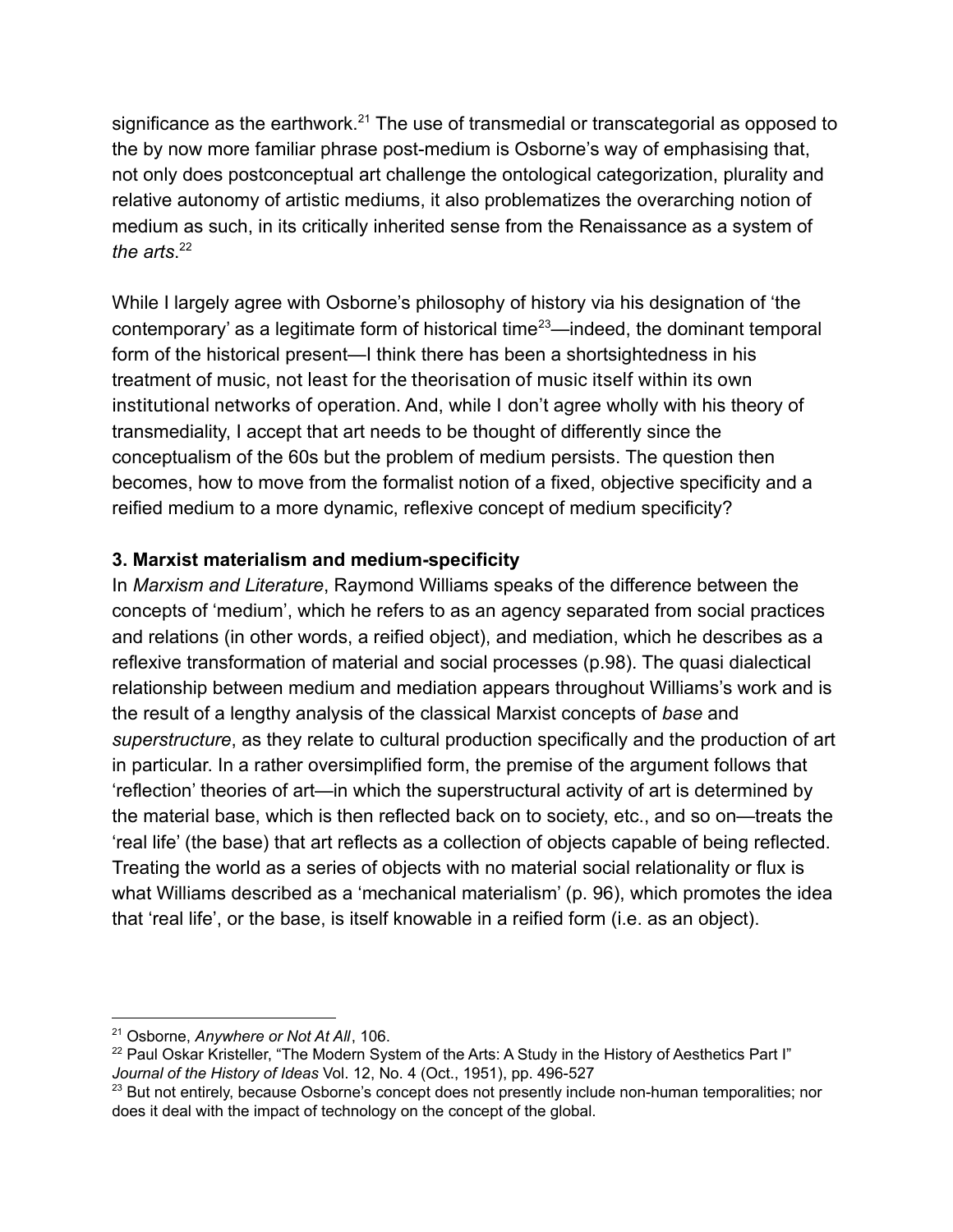This 'mechanical materialism' can be applied to Greenberg's medium specificity—and even Krauss to an extent. With regard to the artistic medium, their formalist theories treat 'The [physical] properties of 'the medium' ... as if they defined the practice, rather than being its means.' Williams then goes on to say that

This interpretation [of the artistic medium] then suppressed the full sense of practice, which has always to be defined as work on a material for a specific purpose within certain necessary social conditions. Yet, this real practice is casually displaced (often by only a small extension from the necessary emphasis on knowing how to handle the material) to an activity defined, not by the material, which would be altogether too crude, but by that particular projection and reification of work on the material which is called 'the medium'. (p. 96)

Mediation, for Williams following the Frankfurt School, does not describe a force that operates between this or that, but as an inevitable process that is itself part of the object: 'Mediation is in the object itself, not something between the object and that to which it is brought', as Adorno put it. $24$  Therefore, productive processes are to be considered as central to the specificity of the medium as the formal qualities of a work. This is not necessarily a positive thing, of course, and could in fact render medium a negative (but important) concept. With reference to contemporary art, and music as a specific medium in the context of contemporaneity, embedded within the concept is the material social realities of a global capitalist logic that embodies the coming together of disjunctive times that defines the logic of the contemporary.

Arguing as he does that more focus should be spent on the heterogenous practices of the medium over the formal qualities of the individual work (p. 160), Williams opposes Greenbergian formalism where 'The true relationship was seen always as between the taste … of the reader [or critic] and the isolated work' (p. 46). Equally, when the medium is subsumed to an 'art in general' I think we lose a particular vantage point, or lens, through which material realities of history and society can be perceived through very specific modes of cultural production. To be sure, considered as an act of resistance to the forces of contemporary global capitalism, a piece of postconceptual art doesn't appear to be as easy to own or sell as a painting, or a vinyl record. Isn't it true, however, that it is too late for that type of resistance, since we live and produce in the age of art's

 $24$  Adorno, T. W. [1967], 'Theses on the Sociology of Art,' Trans. Brian Trench, Working Papers in Cultural Studies, Number 2, Spring 1972 (Birmingham: Centre for Contemporary Cultural Studies, University of Birmingham).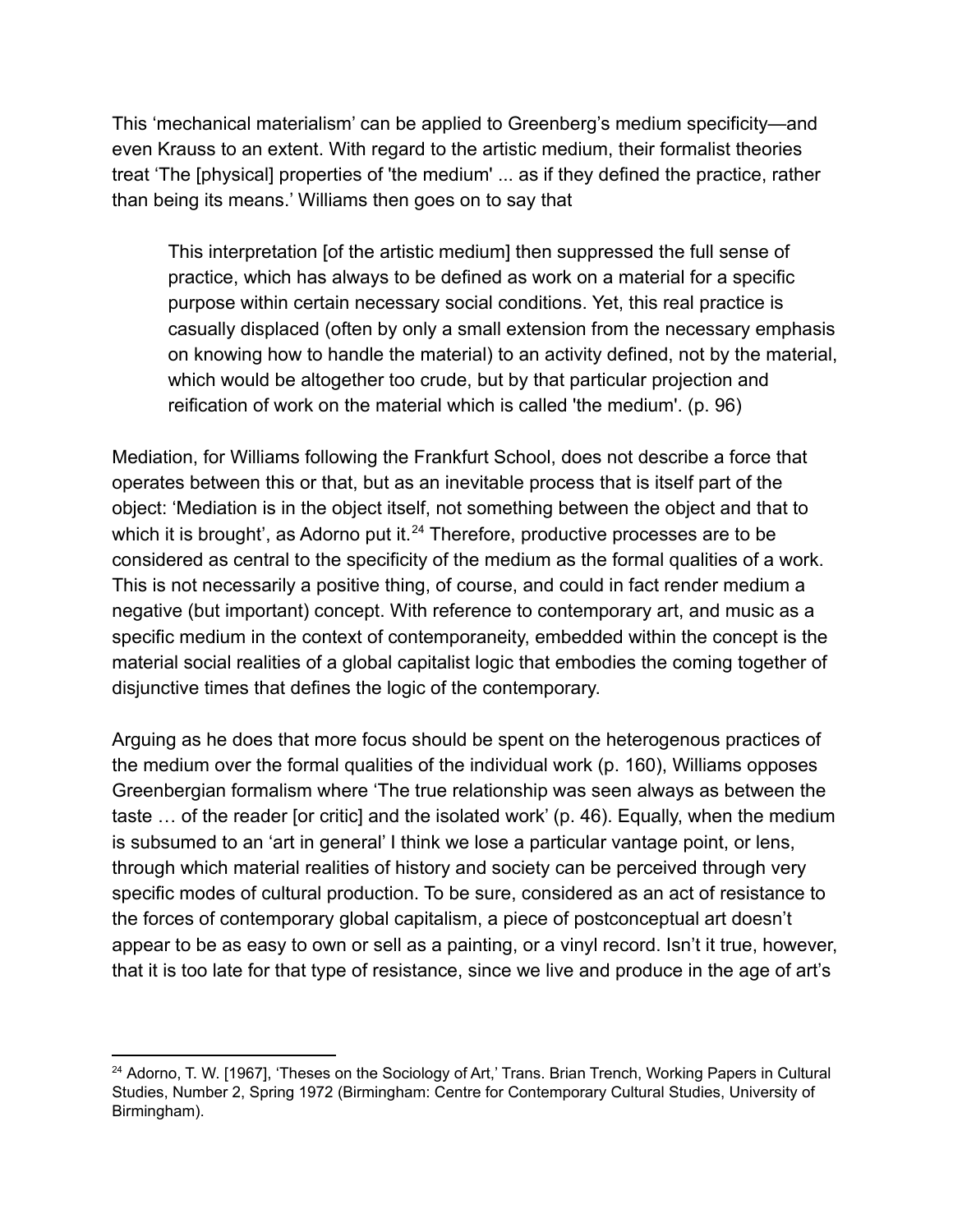real subsumption under capital? $25$  (Meaning the logic of capitalist production enters individual works at the point of creation, not when they are brought to market.)

With the generic referent 'art', the nuances of these material social processes are lost. There are specific qualities about music, architecture, photography, etc., as mediums that each reveal their own material processes and practices, as well as forms of labour and subjectivation, relations with material means of production etc. (These historically and culturally determined practices are what they communicate *as* mediums.) I think situating the specificity of a medium in material and social practices supports works that do transcend medium, works that are ontologically postconceptual in Osborne's terms in that they employ multiple mediums (such as Veilhan's *Studio Venezia*). However, instead of recognizing them as art in the generic, they recognize them as a coming together of different material practices and social realities with their own specific histories, methods, forms of production and exchange, modes of reception and subjectivation, etc.

To conclude, the specificity of 'music' in its broadest sense, and its relevance to the discourse of contemporaneity, lies in its potential to act as a marker for multiple material practices that produces and unifies multiple temporalities and different types of time across a range of scales and orders of sociality. Treating medium as a problem of contemporary art opens up the possibility to formulate a medium specificity that doesn't outrightly rely on the physical realities, or sensual experience, of sound—for it is not enough to root the specificity of a medium in a psychological category of sensuous experience, since listening would be the experiential mode with regard to music with the problem being that listening is also the musical element in poetry, sound film, sonic art, etc.—but incorporates modes of production and exchange, leading to a conception of medium specificity that is classically Marxist in form.

\*\*\*

<sup>&</sup>lt;sup>25</sup> There are many 'real subsumption' theorists who attest this point, Negri, Nicholas Brown etc. Dave Beech, on the other hand, argues that artistic labour is economically exceptional to the capitalist mode of production.